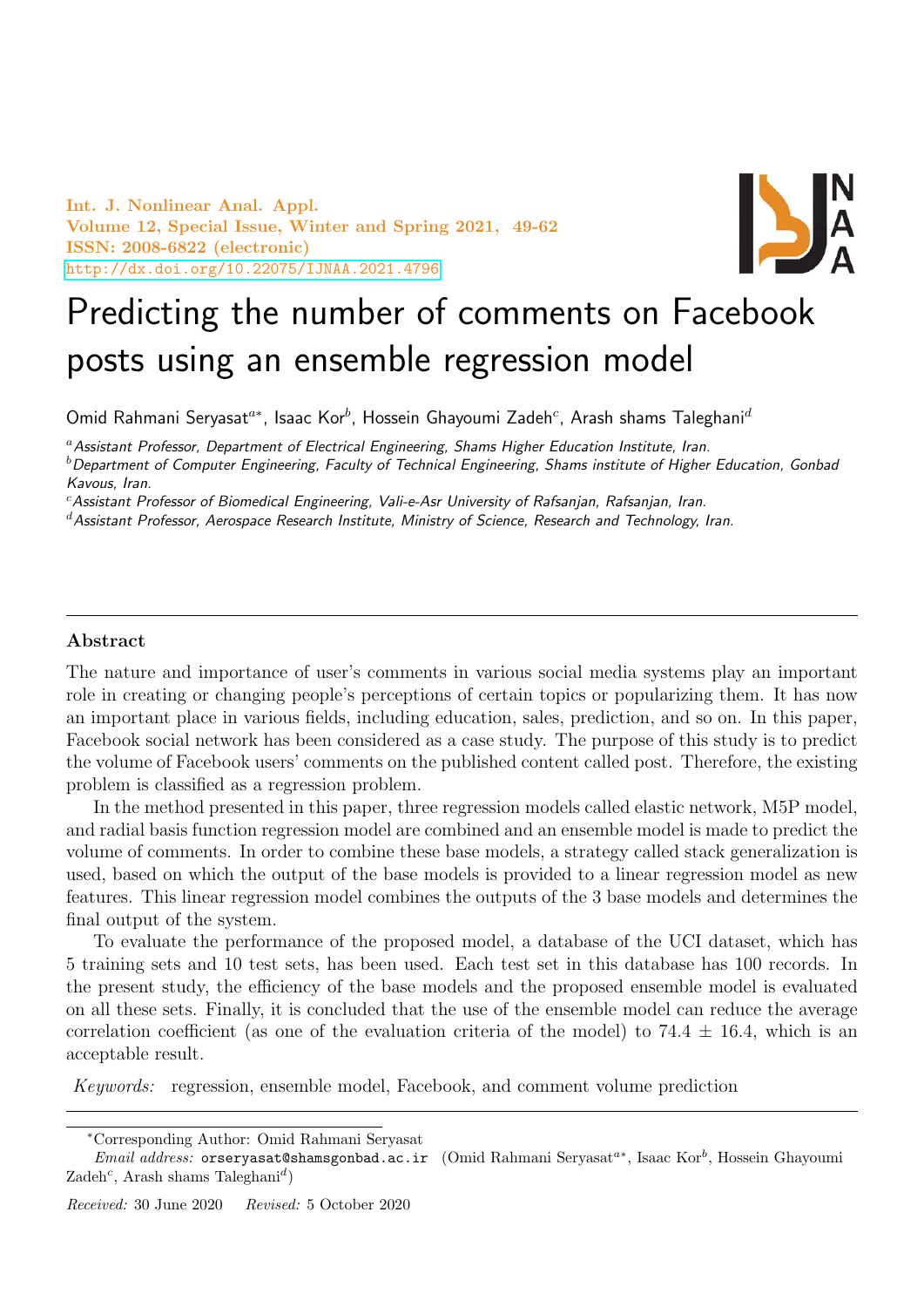## 1. Introduction

Machine learning methods have a wide range of applications [1-14]. Social networks are a new generation of sites that are the focus of users of global Internet networks these days. Such databases are based on online organizations and each brings together a group of Internet users with a specific feature. Social networks are considered to be a type of social media that has made it possible to achieve a new form of communication and content sharing on the Internet. Social networks can be explored and evaluated from different aspects. In this article, an attempt is made to predict comments on Facebook posts.

The strong presence of social networks in cyberspace as one of the most basic and most widely used web pages, has caused a large number of users to spend part of their daily life in cyberspace. Although there have been various conversations and statements in various fields related to social networks, especially Facebook, the complexity of the phenomenon of second life in cyberspace, part of which takes place in social networks, is a bed of all kinds of new life. This has caused the circle of conversations about these networks to be very large and diverse. Social networks, led by Facebook, are one of the new phenomena of cyberspace and the new life of millions of people with the largest number of users. So far, nearly one billion people have joined Facebook.

The user of cyberspace has no limits to communicate on Facebook. This network in the strict sense of the word has become a virtual country, where residents from all over the world are accepted, entry and exit to this virtual country does not require a visa and every human being can enter this country only by having an Internet connection. It is a country where real people are present in cyberspace and sometimes with their avatars.

Public social networks, such as Facebook, provide users with a variety of features depending on the purpose of their activity, such as sharing text, images and multimedia files, adding friends, and the system of sending and receiving messages. Facebook allows the user to deactivate this part of the system if he does not want to receive messages. Other features of this network include easy connection by all personal electronic devices, such as mobile phones, tablets, etc. This makes it easy for the users to log in to their personal page anywhere in the world and entertain themselves by adding posts or reading other people's posts and similar activities. As a result, people are increasingly turning to social networks such as Facebook.

In the social networking service, the most active and important of them, namely "Facebook pages" are selected for analysis. It is intended to determine the number and type of comments of a post in a few hours and the number of comments it will receive. Studying the behavior and opinions of social network users can provide very useful information on various fields, such as cultural, political, tourism and even e-commerce and marketing issues.

The overall purpose of this study is to provide a model to predict and identify the volume of comments of social network users on a post in the next few hours. In this research, the most active social network service, Facebook, is studied and analyzed. The main purpose of this research is to analyze the tendencies and patterns of Facebook users.

In this regard, this general goal is divided into several sub-goals:

- Identifying appropriate features for behavioral analysis and modeling of user preferences
- Determining the efficiency of these forecasts in different areas
- Determining the appropriate model of user behavior and tendencies
- Investigating the impact of users' comments on each other's opinion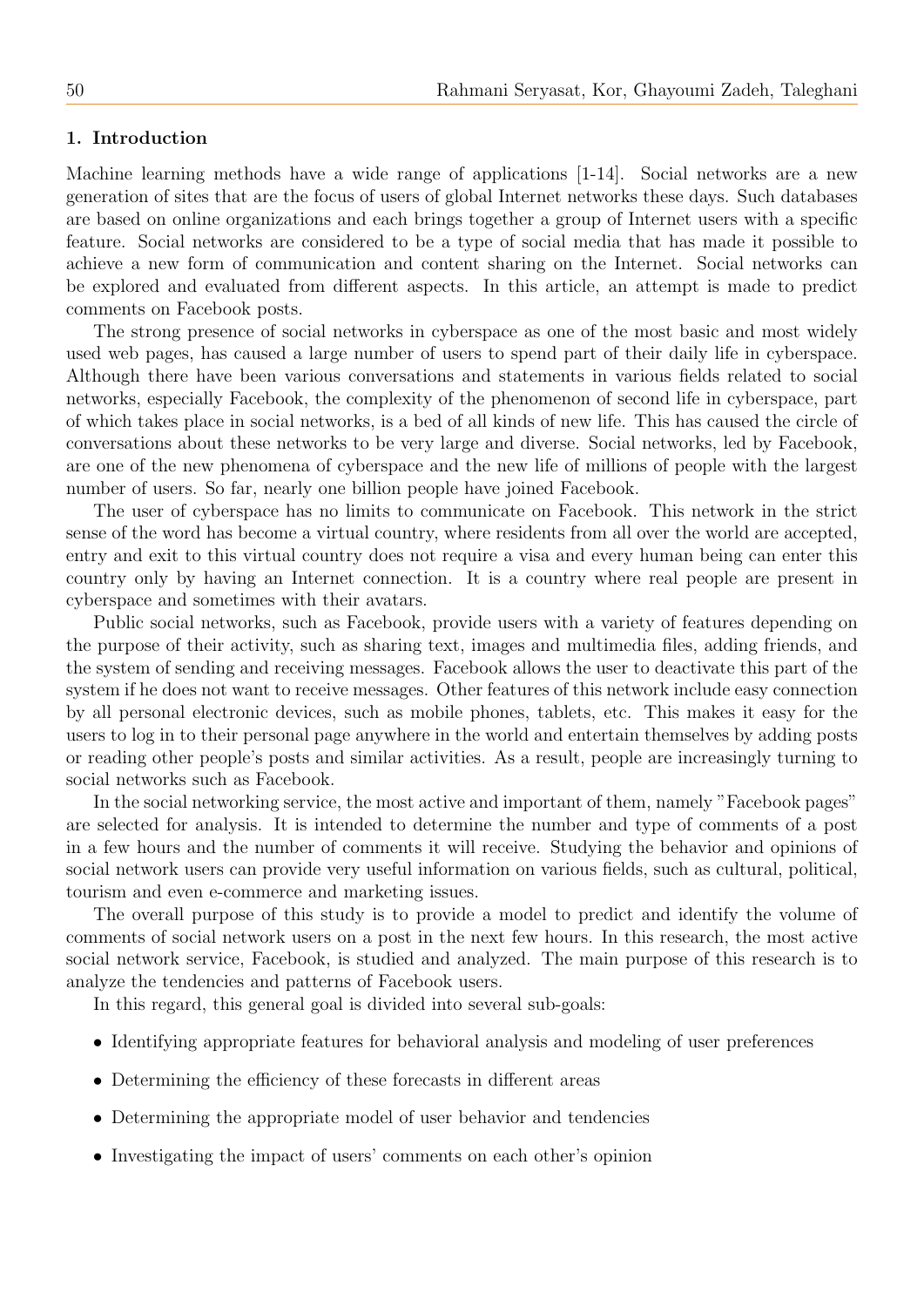Finally, by examining and comparing the classification methods, it is tried to reveal their strengths and weaknesses, and as a result, analyze the appropriate methods to cover the weaknesses and improve the strengths.

The volume of comments on social media can be measured as the number of words in the comments section, the number of comments, the number of distinct users who have submitted comments, or various other types. These actions can be influenced by various factors, such as the original text of the document/post, links to other documents/posts, time of day a post appeared, side conversation, page likes, page check, or page category, and etc.

## 2. Literature review

For comment volume prediction, patterns of user comments appear on the posts/documents, and forecasts are presented based on the number of comments. A limited number of research has been done on predicting comment volume using different social media platforms, which will be briefly described here.

Different regression models, such as reduced error pruning, m5p tree, perceptron multilayer, and RBF network can be used to predict comment volume. Singh et al. (2015) worked on Facebook using neural networks and decision trees and provided a software example that shows the volume of comments. These evaluations are performed on different types of data, so the decision tree performs better than neural networks in predicting the volume of descriptions. Similarly, Buza (2014) demonstrates an industrial-conceptual evidence that automatically analyzes documents in Hungarian blogs. In this article, the author uses different features of blogs to teach different regressor models and evaluates the results using the criteria of @ 10Hits and AUC @ 10. The result shows that the regression model is better than simple models.

Even classifiers can be used to categorize comments in specific classes, such as the study by Tsagkias et al. (2009). This article reports on predicting the volume of comments on news articles before publication using a random forest classifier based on a set of five features of surface, cumulative, textual, semantic, and real-world features. They do this in two steps. First, the binary classification of articles with the potential to receive comments, and second, the classification of articles into "low volume" and "high volume". Outputs indicate better binary classification results and evaluate that textual and semantic features are stronger than other features. Similarly, the study of Balali et al. (2013) analyzed the content and timing of online news agencies to identify factors influencing the dissemination of content to the public. They also used the random forest classifier to categorize articles into three categories of without comment, intermediate comments (1-6) and very high comments  $(i, 6)$ . The proposed model accurately predicts more than 70% and reports that the release date and weight introduced for content measurement were more informative than other features. Results can be predicted based on important days (i.e. elections, festivals, and holidays) and geographical features. While the study of Tsagkias et al. (2010) shows the dynamics of user opinions in seven different news sites, this article discusses the two-factor distribution of log normal and negative functions and predicts the volume of comments using a linear model and active comparison throughout the various news sites. The results show that the prediction of the volume of long-term comments may be with a small error after 10 source-hours in the observations.

Jamali et al. (2009) worked on Digg.com social bookmarking website. They defined collaboration and participation of users of a network and studied the behavioral characteristics of users using the comment information. Moreover, they measured the entropy and concluded that users on the Digg.com site were interested in a wide range of topics. Using a classification and regression framework, the popularity of online content was predicted based on theoretical data and social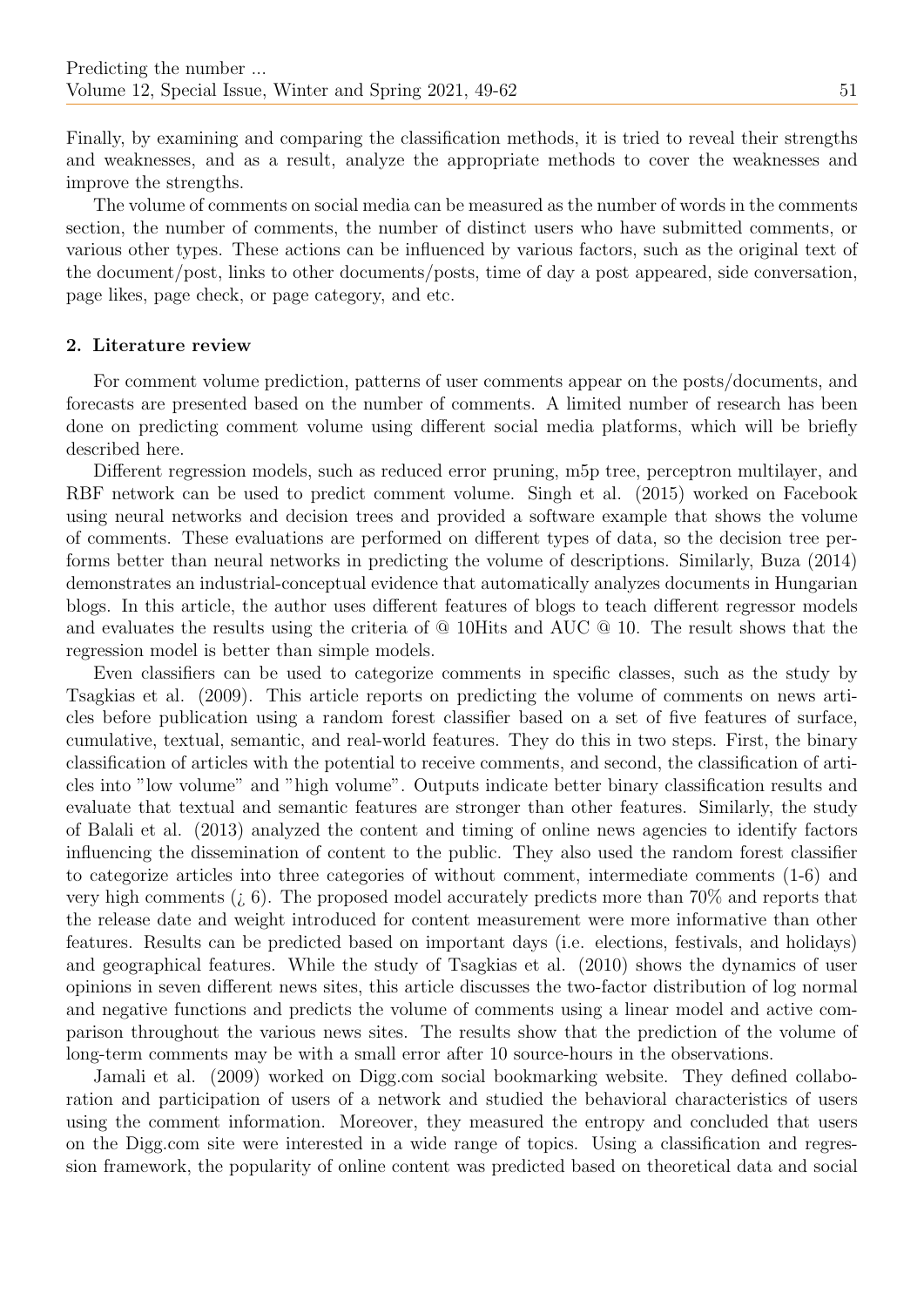network-derived features. This article reports a 1 to 4 percent loss of classification accuracy. This is despite the fact that the forecast is based on the popularity metric and uses only a few hours of comment data compared to all available comment data. The results can be further improved by polar analysis of comments.

Different thematic models can be used to extract hidden topics in post content. Yano et al. (2010) studied political blogs using a variable thematic model and analyzed the relationship between content and comment volume. The Naive Boys model is also used for binary forecasting, i.e. high volume or low volume, and the forecast is evaluated according to precision measurement, recall, and F-criteria. They concluded that predicting high-volume posts could improve learning topics.

Even, Negi et al. (2012) predicted the state of user-content links of Flickr groups to show the chance of one user commenting or another user updating an image. They considered both the social effect using the Transactional Mixed Membership Stochastic Block (TMMSB) and the content effect using the Latent Dirichlet Allocation (LDA) to predict user-content links. Time zone effects can be used in the future to obtain more accurate results.

The most popular social networking site, Facebook, is used in the study of Rahman (2012), who offers a data mining architecture for collecting social data. This article collects various features, such as personal information, comments, wall posts, and age using the Facebook API key. It then compares information about age groups for different uses as predicting human behavior, job responsibility distribution, pattern recognition, decision making and product promotion. The nearest neighbor k algorithm is used to classify numerical and textual properties and range properties of values such as number of posts on the wall, number of ages, number of music, and number of interests at different levels of the class.

Summarizing users' comments is more difficult when mixed with different opinions. Especially in the case of restaurants where the overall rating of the restaurant is evaluated based on different comments about different foods. Zheng et al. (2015) has proposed a new approach to summarize the comments on restaurants. They used real-world reviews to purchase from the most popular Chinese and English restaurant websites, Dian-ping and Yelp. Using food features and user comments, as two independent dimensions in the hidden space, it has created a two-way thematic model combined with word-extraction algorithms related to opinion expression and clustering-based selection algorithms. Their method provides a high quality summary of restaurant dishes. This concept can be used for broader applications, such as selling different goods or services.

#### 3. The proposed method

In this section, the method suggested in this article is presented to predict the number of comments related to each Facebook post. In this regard, a teachable ensemble model was used in which 3 regression models called MP5 tree model, radial basis function and elastic model were combined. In the proposed ensemble model, a simple linear regression model is used to combine the output of each of the base models. In addition, in this paper, we will use an effective feature selection method based on correlation to remove irrelevant and redundant features. The details of the proposed methods are described below.

#### 3.1. M5p tree model

A decision tree model called M5 was proposed to predict continuous data. This model, unlike other common decision tree models that present discrete classes as output, creates a multivariate linear model for the data in each node of the tree model. The structure of decision tree models includes the steps of creating a tree and pruning it. In the tree construction stage, an inferential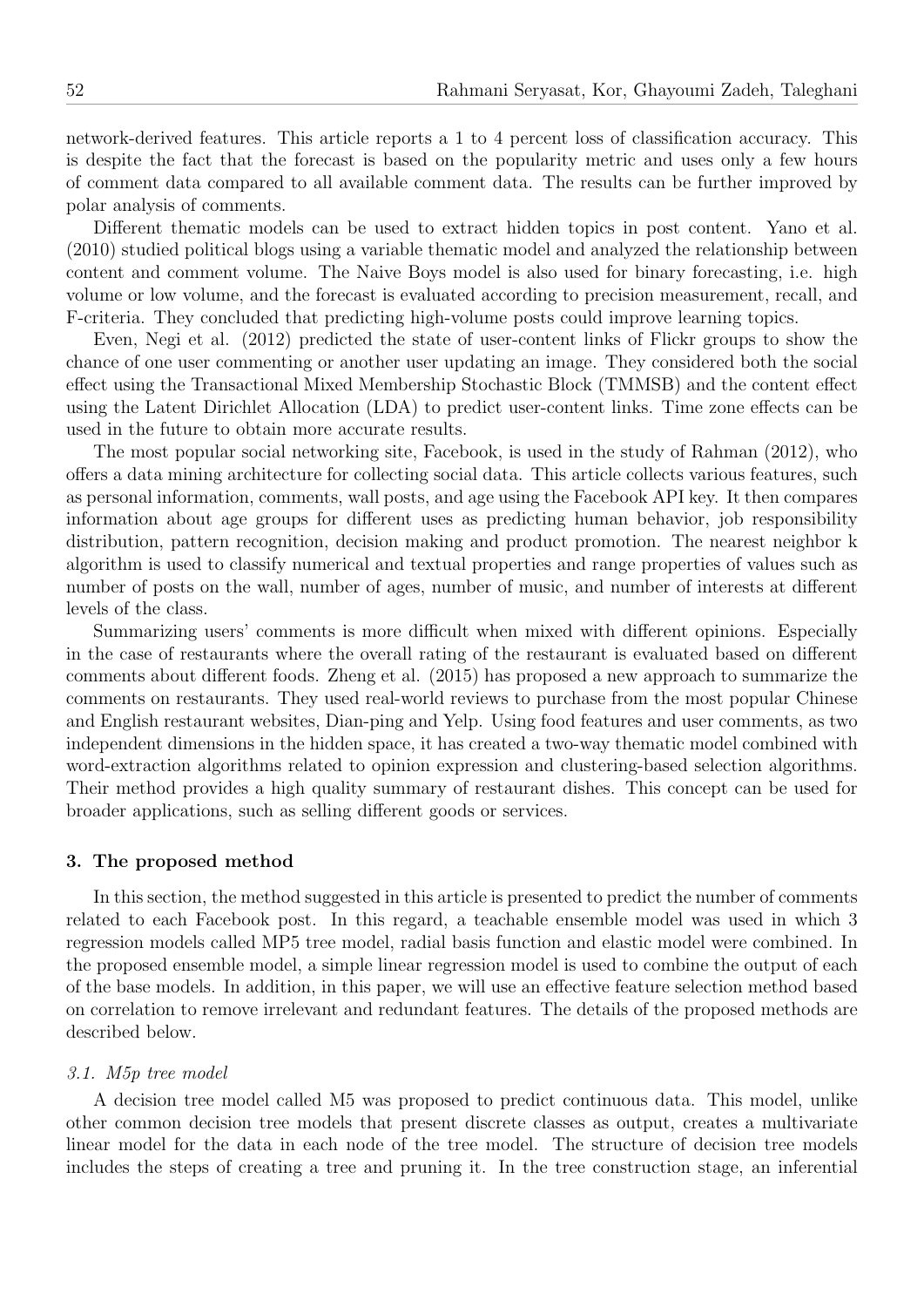algorithm or division criterion is used to generate a decision tree. The division criterion for the M5 model algorithm is the evaluation of the standard deviation of the values of a class that arrives at a node as a quantity of error and calculates the expected reduction in this error as a result of testing each feature in that node. The reduction of the standard deviation is obtained from the following relation:

$$
SDR = sd(T) - \sum \frac{|T_i|}{|T|} sd(T_i) \quad (1)
$$

Where,  $T$  represents the series of samples that reach the node,  $Ti$  represents the samples that have the  $i^{th}$  output of the potential series, and sd represents the standard deviation. Due to the branching process, the data in the child nodes have less standard deviation than the mother node and are therefore purer. After maximizing all possible branches, M5 selects an feature that maximizes the expected reduction. This division mostly forms a large quasi-tree structure that causes overfitting. To overcome the problem of overfitting, the formed tree must be pruned. This is done by replacing a subtree with a leaf. Therefore, the second step in designing a tree model involves pruning the grown tree and replacing the subtrees with linear regression functions. This tree model production technique divides the input parameters' space into smaller areas or subspaces and fits a linear regression model in each of them. After the linear model is obtained, the model is simplified to minimize the estimation error by removing the parameters. The M5 uses a greedy search to remove variables that have little involvement in the model. Of course, sometimes all variables are removed and only one constant value remains. Figure 1 shows how the M5 decision tree model works for a hypothetical problem. Each model represents a linear regression equation. For example, if  $X1/2.5$  and  $X2/2$ , then the third model is used in the form of  $Y = a_0 + a_1X_1 + a_2X_2$ .



Figure 1: m5 model performance for decision tree construction. Left figure: Division of the x1 and x2 parameters' space into 6 areas. Right figure: expression of the criterion of dividing the space of input parameters into a tree

## 3.2. Supervised Gaussian radial basis function

Radial basis function (RBF) networks are a type of feed forward neural network with a long history. However, relatively few articles have covered how to train such a network so that it can make accurate predictions. A common strategy is to train the hidden layer of the network using the k-means clustering algorithm and to train the output layer of the network using supervised learning. But in this paper, it is showed that if the hidden layer of the network is trained using a supervised algorithm, more accurate predictions will be made. In this approach, learning center positions, local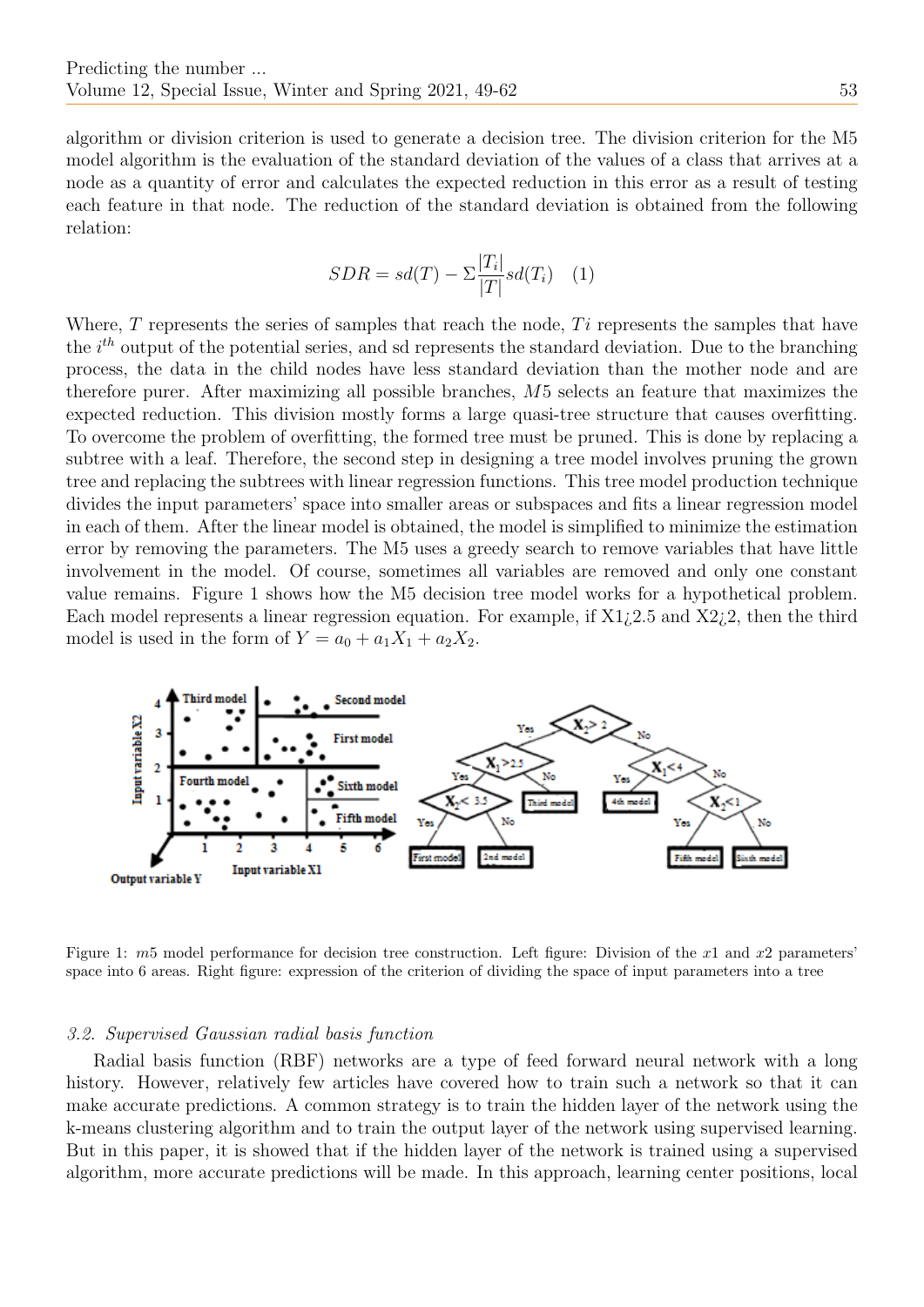variances of basic functions, and feature weights are adjusted in a supervised manner. In the RBF predictor, the error squares along with a polynomial penalty on non-bias weights in the last layer of the network were used as a loss function to find the network parameters.

The Gaussian radial basis function model is defined as follows:

$$
f(x_1, x_2, \dots, x_m) = g\left(w_0 + \sum_{i=1}^b w_i exp\left(-\sum_{j=1}^m \frac{a_j^2 (x_j - c_{ij})^2}{2\delta_{ij}^2}\right)\right)
$$
 (2)

Where  $x_1$  to  $x_m$  are the feature values' vector for a given sample,  $g(.)$  is the activation function, b is the number of base functions,  $w_i$  is the corresponding weight for each base function,  $a_j^2$  is the  $j^{th}$ feature weight,  $c_i$  is the center of the base function, and  $\delta_{i,j}^2$  is variance functions. It should be noted that this model is the most difficult model to implement because both the weight of the features and the variance corresponding to each basic function for each feature must be determined during the training process. By selecting the appropriate parameter settings, simplified versions of the above model can be used. By default, feature weights are not used (i.e.  $a_j^2$  is considered a constant value of 1) and there is only one global variance parameter (i.e.  $\delta_{i,j}^2 = \delta_i^2$ ). Therefore, in this case, there is only b parameter of variance. Setting the parameters of  $w(l), i, a_j^2, c_{i,j}$  and  $\delta_{i,j}^2$  is done after determining a local minimum on the squares of the training data error. This error function is calculated as follows:

$$
L_{SSE} = \left(\frac{1}{2}\sum_{i=1}^{n} (y_i - f(\bar{x}_1))^2 + (\lambda \sum_{i=1}^{b} w_i^2)\right) \quad (3)
$$

In the above relation,  $y_i$  is the target value for the training sample of  $x_i$ . As can be seen, the first series is performed on all n training samples. The  $\lambda$  parameter is known as the ridge parameter and its role is to control the share of penalties on the weights in such a way as to prevent the model overfitting. This parameter can be set by the user.

The gradients of the error functions are composed of corresponding partial derivatives in comparison to the network parameters. These derivatives are calculated using a standard account. Calculating partial derivatives, just like multilayer perceptron, involves post-fault propagation in the network. In the implementation, there are two gradient-based methods for optimizing the parameters: the Quasi-Newton method using BFGS and the nonlinear conjugate gradient reduction method.

Before the training phase begins, all numerical features are normalized and mapped to values between 0 and 1. Even the target feature (i.e. the output value) is subject to this normalization, but after determining the predicted value, the predicted normal number is displayed in the initial non-normal space. In the implementation of this regression method, unknown values of numerical features are replaced by the average value of that feature and unknown values of nominal features are replaced by the mode value. Constant features are removed and nominal features are converted to binary. The same steps are followed for the test sample, whose output should be predicted.

Another important step in network training is the initialization of network parameters. In the implementation, the initial values of network weights are randomly extracted from a uniform distribution in the range of 0.25 to -0.25. This sampling strategy is practically adapted from a well-known heuristic, according to which it is better to randomly weigh the weights with a small amount.

Initialization of hidden unit centers and variances is a much more complex process than initialization of network weights. Since the k-means clustering algorithm is a fast algorithm that is frequently used to train the hidden layer of the RBF network, this algorithm has been used to initialize the hidden layer centers  $(c_{i,j})$ . In addition, the initial value of all parameters of  $\delta_{i,j}^2$  variance is considered equal to the maximum square of the Euclidean distance between the centers of the clusters. According to this approach, we will make sure that the initial value of the variance parameter is not too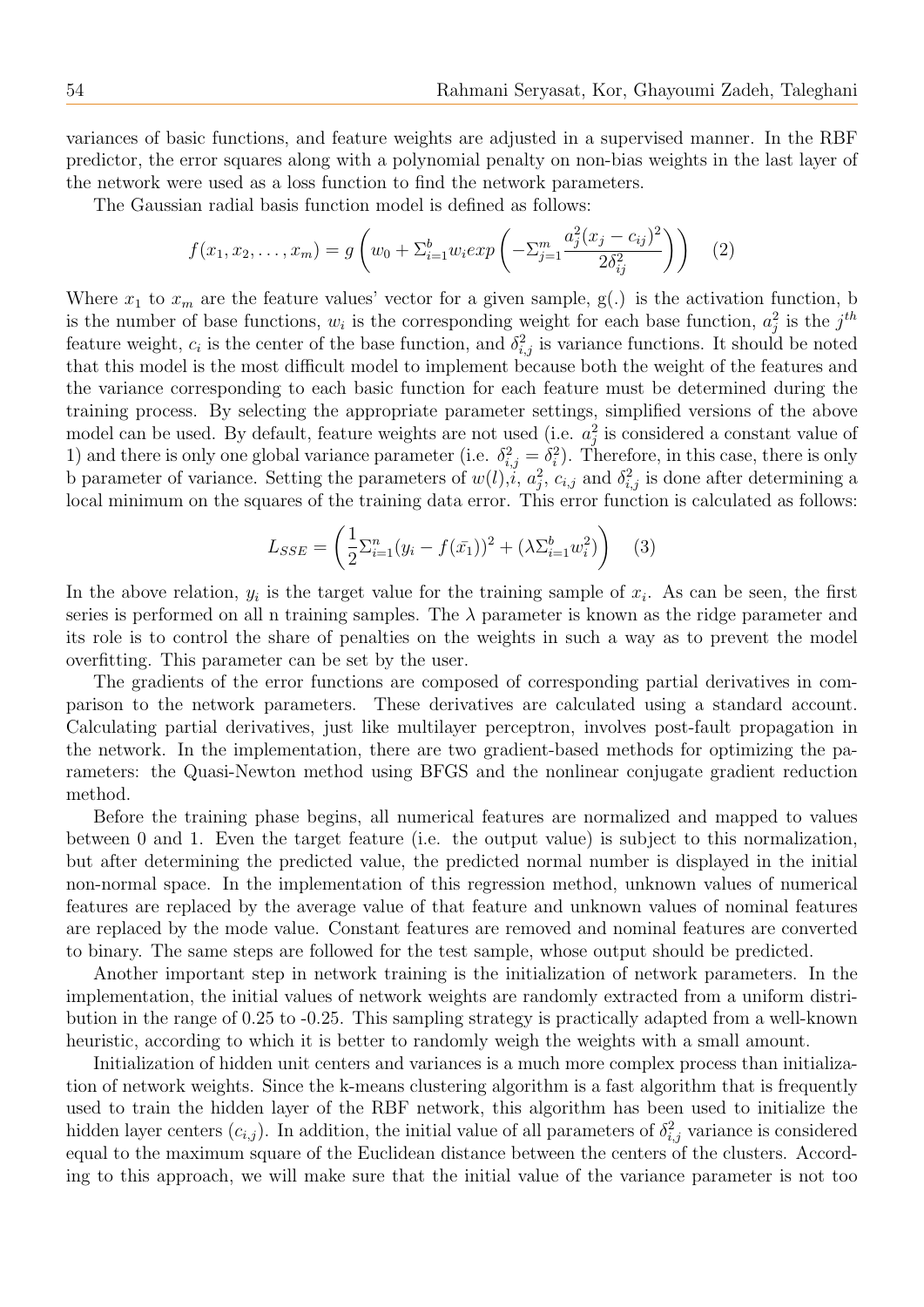small. This approach, in practice, leads to a resilient learning process. It is also important to note that when using  $a_j^2$  features' weights, these values are initialized.

In the implemented model, if any delta value is less than a user-defined threshold limit (10-6) when calculating gradients, then the delta value is considered zero and further calculations are avoided.

## 3.3. Elastic network

Another model used in this article is a model called elastic network. The motivation for creating this network stems from solving the problem of another model called Lasso. Suppose we show our dataset as  $(X, y)$  that X is the prediction matrix with dimensions  $n \times p$  andy is the output vector. In Lasso, the goal is to minimize the following objective function:

$$
\min_{\beta} \|y - X\beta\|^2 \quad s.t. \quad \|\beta\|_1 = \sum_{j=1}^p |\beta_j| \le t \quad (4)
$$

In the above relation, if  $p > n$ , the lasso model selects a maximum of n variables. That is, the number of selected features is limited by the number of samples. Another problem with Lasso is that it cannot perform a group selection. This means that it selects one variable from a group and ignores the rest. The elastic model tried to solve the problems of Lasso model using the following equation:

$$
\hat{\beta} = \underset{\beta}{\operatorname{argmin}} \|y - X\beta\|^2 + \lambda_1 \|\beta\|_1 + \lambda_2 \|\beta\|^2 \quad (5)
$$

The norm part of a penalty leads to the production of a sparse model. The squared part of a penalty has several effects, which are:

- Removing the limit on the number of selected variables
- Increasing the impact of feature grouping
- Stabilizing the first norm path

It should be noted that the path produced by the elastic network is a piecewise linear. The proposed objective function in the elastic network model is solved by a stepwise algorithm called LARS-EN and the final path is generated.

#### 3.4. Combination of predictors

In this section, one of the most important innovations of this article, which is the design of a new ensemble predictor, is discussed. The design of the ensemble is basically based on a principle called Diversity. This means that the basic predictors used should be somehow diversified. This diversity can be done at four data, feature, predictor, and combiner levels. Diversity at the data level means that the basic predictors use different samples for training. Diversity at the feature level means that not all basic predictors are trained on a fixed set of features and use different feature sets for training. The third level is based on the principle that different predictors are used for training. In fact, predictors that are taught differently must be used. The last level is related to the combiner. For example, several types of strategies, such as majority voting, weighted voting, and the use of a learner can be combined, thus creating diversity. In this article, it is intended to use a new strategy to combine predictors.

In the present study, the stack generalization method is used to train the proposed predictor. The idea of stack generalization is as follows. Suppose Z is the name of the dataset that contains N samples with different outputs. In our case, these outputs are the number of comments per post. In the proposed method, we divide the Z dataset into 10 separate sets. We also assume that we use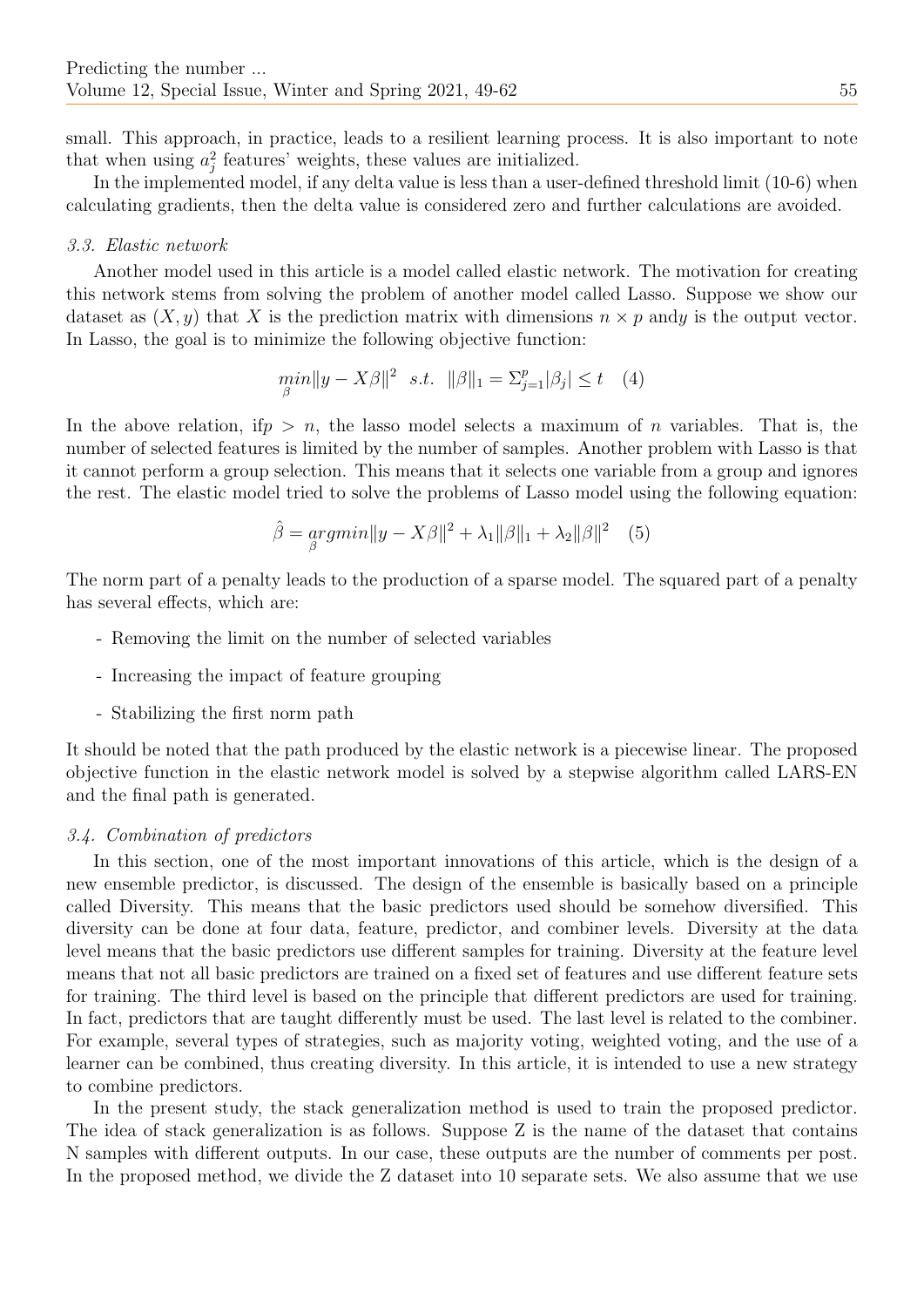all three regression models introduced in the previous section. In the stack generalization method, we train each model using the standard 10-fold cross-validation method. Database  $X$  is randomly divided into 10 non-overlapping sections of equal size,  $X_i$ ,  $i = 1, 2, \ldots, 10$ . To produce each pair of train and test data, one of the 10 sections is used for testing and the other 9 sections for training. This operation is repeated 10 times. In this way, 10 pairs are obtained as follows:

$$
V_1 = X_1 , T_1 = X_2 \cup X_3 \cup \cdots \cup X_{10}
$$
  
\n
$$
V_2 = X_2 , T_2 = X_1 \cup X_3 \cup \cdots \cup X_{10}
$$
  
\n
$$
\vdots
$$
  
\n
$$
V_{10} = X_{10} , T_{10} = X_1 \cup X_2 \cup \cdots \cup X_{9} (6)
$$

At the end of the training procedure, there are 10 copies of each predictor, each version being trained on 10 datasets.

Next, we need a separate predictor to learn how predictors vote. To this end, for each sample in the X1 subset, the outputs generating the trained predictors on the  $T1$  subset are retained and used as new features to construct the desired dataset for the combiner. Thus, the three outputs generated from the base predictors (RBF, M5P, and ElasticNet) and the actual sample output in the X1 form a new feature vector. With these interpretations, the training dataset for the combiner predictor is a 4-element vector. In the following, the same process is repeated for the samples in the  $X2$  subset, and using the output of the trained predictors on T2, a series of other 4-element vectors are added to the combiner training set. The same process is repeated for other subdivisions. Once the combiner training set is complete, we need to train our combiner on this dataset. In this paper, we used linear regression as a combiner.

After combiner training, the 10 subsets are re-integrated into the Z set, and the basic predictors are re-trained. In this way, both the basic predictors and the linear ensemble predictors are prepared to predict the output of the test samples. As can be seen in Figure 2, when a sample  $X$  is prepared for testing, the trained predictors provide their prediction of the sample X to the combiner. Thus, a true 3-element real vector is assigned to the ensemble predictor to determine the final output.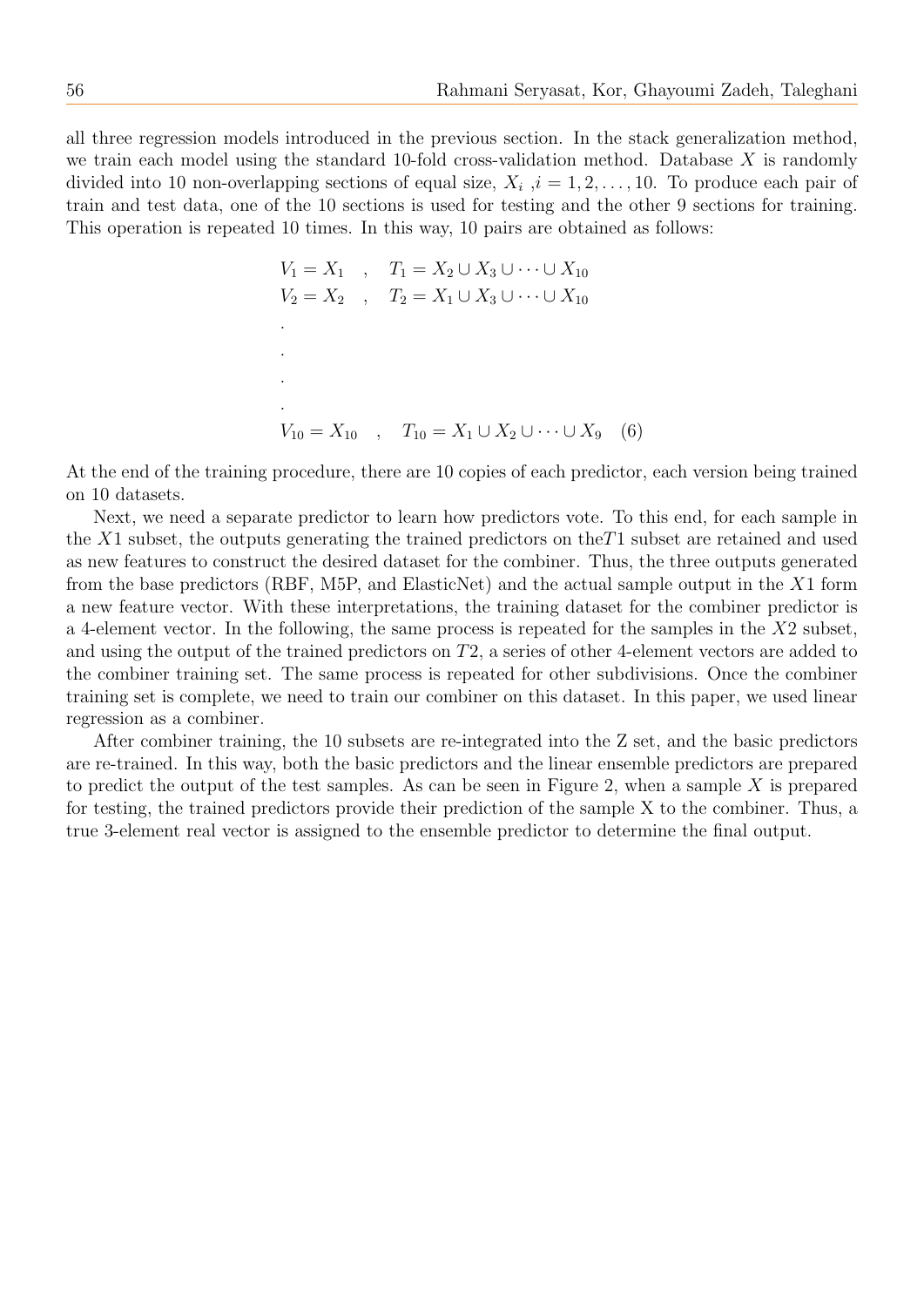

Figure 2: Architecture of the proposed ensemble predictor

#### 3.5. Feature selection

In the database used in this paper, 52 features have been extracted for each sample. Now, it is attempted to reduce the number of these features and select a suitable subset of them.

The purpose of feature selection is to select the k features from among the existing d features that provide the most information. Thus, we omit the (d-k) features. In order to select the best subset, this article uses the correlation-based feature subset selection (CFS) criterion. According to this competency criterion, a subset is more appropriate whose members are highly correlated with the relevant output and, on the other hand, are not dependent on each other. According to this principle, irrelevant features should be removed because they have little correlation with the output of the samples. On the other hand, redundant features should be removed because they are highly correlated with one or more features and it is sufficient to use one feature instead of all of them. The equation for this competency criterion is as follows:

$$
M_s = \frac{k\bar{r}_{cf}}{\sqrt{k + k(k-1)\bar{r}_{ff}}} \quad (7)
$$

Where,  $M_s$  is a heuristic criterion of the competency of a feature set S that includes k features,  $\bar{r}_{cf}$ is the mean output-feature correlation ( $f \in S$ ), and  $\bar{r}_{ff}$  is the mean feature-feature correlation. The fraction numerator indicates the ability of the features to predict the output and the denominator of the fraction also indicates the redundancy between the features. In the present study, a genetic algorithm has been used to search for a suitable subset.

In solving a problem using genetic algorithm, 2 basic steps of definition of chromosome and definition of fit function are proposed. The first step in starting a genetic algorithm is how to show a chromosome that indicates a candidate solution. We have a simple task ahead for the feature selection problem. Here, 62 features have been extracted, so the chromosomes will have 52 genes. If the value of a gene is equal to 0, it means that the corresponding feature of that gene has not been selected, and if it is equal to 1, it means that it has been selected. The criterion used in the CFS method is also used to define the fit function. The following figure shows the general block diagram of the genetic algorithm.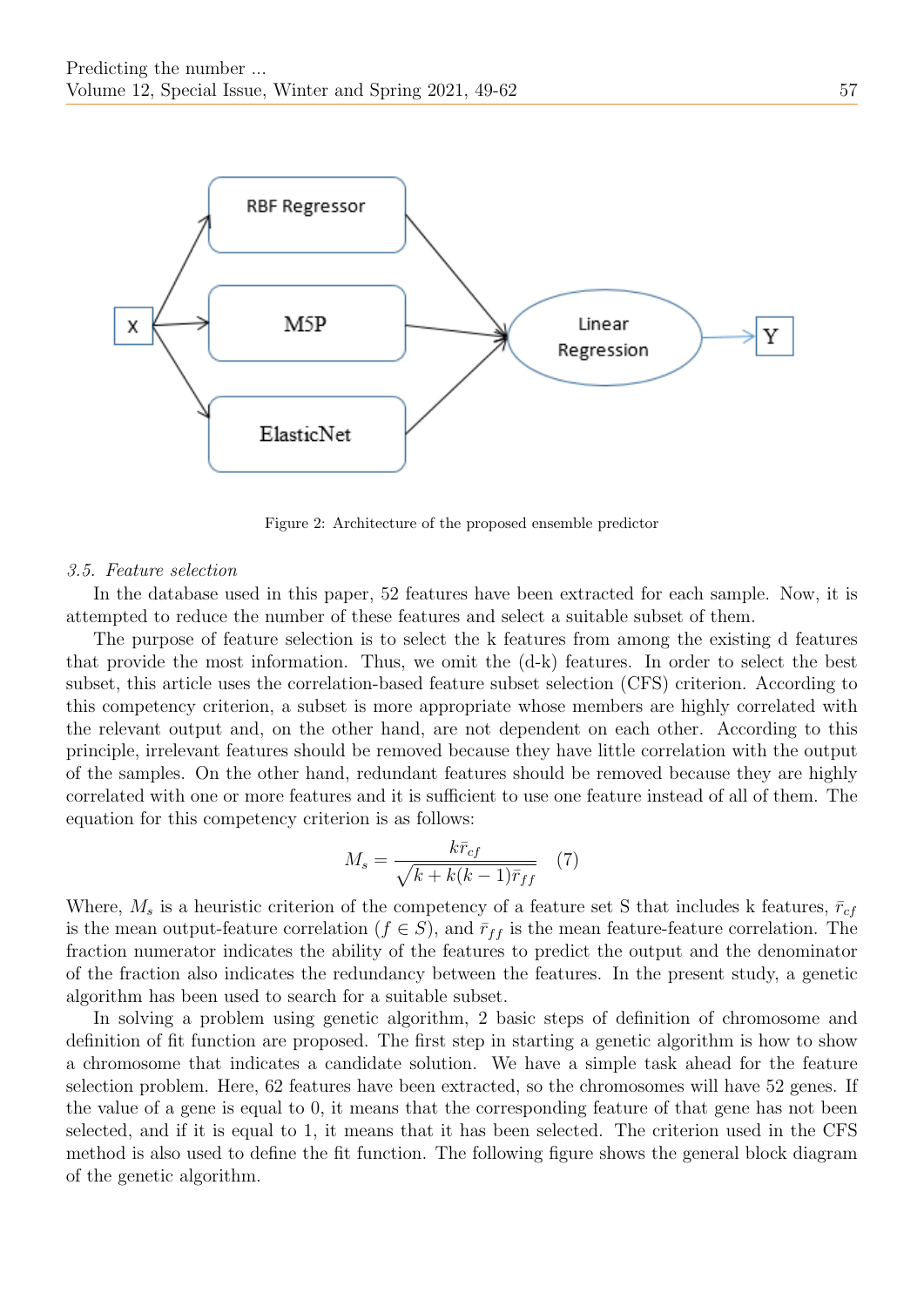

Figure 3: Block diagram of feature selection method

## 4. Results

In this section, we will first introduce the dataset used in this article. Then, we investigate the effect of the proposed ensemble algorithm on improving the accuracy of the final regression. Finally, the rate of improvement of the accuracy and speed of the proposed algorithm by the proposed feature selection method is evaluated.

#### 4.1. Dataset

The number of samples in the dataset used in this article is 40949 samples. These samples were made in 2016 from the contents of Facebook pages. In this dataset, which is available online in the UCI data warehouse, 53 input features plus an output feature (i.e. the number of comments below that content) are extracted from each Facebook post (i.e. each sample). Table (1) summarizes the extracted features for each sample. As can be seen, these features can be divided into four groups.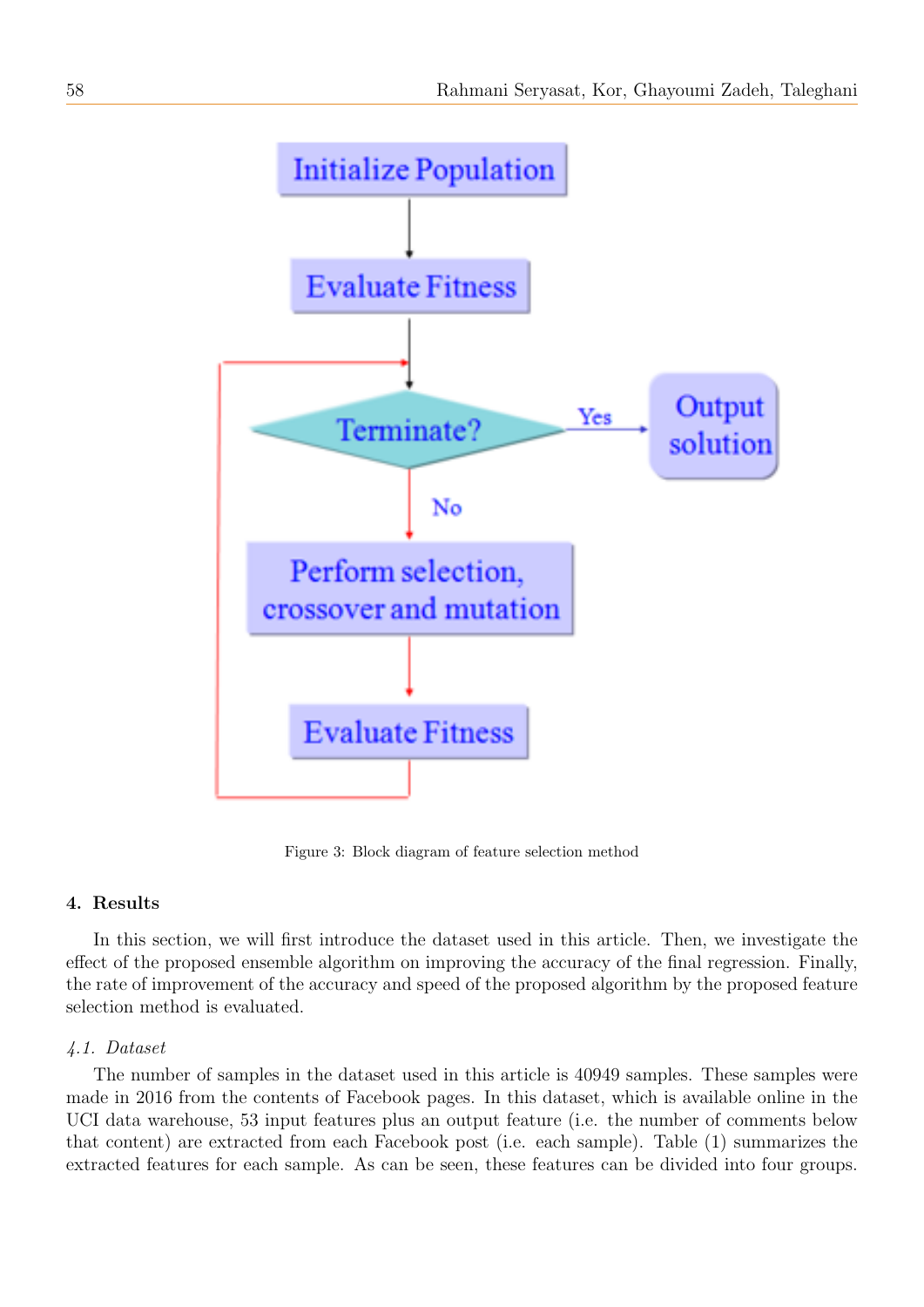The features of the first group try to measure the popularity and effectiveness of the source of an article. The second group of features, known as essential features, display the pattern of comments below each post at different time intervals. The third group is related to some features related to the document, such as: document length, time gap between the base time and the time the article was published, page promotion status, number of shares, and etc. The fourth group of features is known as features of the days of the week, in which the day post was published and the day of the week showing the base time are shown as two seven-element binary vectors.

| No.             | Group  | Name                  | Description                                |  |  |  |  |
|-----------------|--------|-----------------------|--------------------------------------------|--|--|--|--|
| $\mathbf{1}$    | First  | Number of likes per   | This feature indicates the popularity of   |  |  |  |  |
|                 |        | Facebook page         | the page and the level of public support   |  |  |  |  |
|                 |        |                       | for a particular page.                     |  |  |  |  |
| $\overline{2}$  | First  | Number<br>of<br>Face- | This feature shows how many people         |  |  |  |  |
|                 |        | book page check-in    | have visited a particular section on Face- |  |  |  |  |
|                 |        |                       | book so far.                               |  |  |  |  |
| 3               | First  | Talk about page       | This feature estimates people's daily in-  |  |  |  |  |
|                 |        |                       | terest in the source of an article / doc-  |  |  |  |  |
|                 |        |                       | ument. This feature is calculated based    |  |  |  |  |
|                 |        |                       | on the number of people who like a page    |  |  |  |  |
|                 |        |                       | and return to it. It actually determines   |  |  |  |  |
|                 |        |                       | the actual number of users of a page.      |  |  |  |  |
| $\overline{4}$  | First  | Page category         | This feature specifies the type of docu-   |  |  |  |  |
|                 |        |                       | ment source: location, institute, brand,   |  |  |  |  |
|                 |        |                       | and so on.                                 |  |  |  |  |
| $5 - 29$        |        | Derivative features   | These features are extracted by the page   |  |  |  |  |
|                 |        |                       | through the calculation of the minimum,    |  |  |  |  |
|                 |        |                       | maximum, average, median and stan-         |  |  |  |  |
|                 |        |                       | dard deviation of the essential features.  |  |  |  |  |
| $30\,$          | Second | $\overline{CC1}$      | Total number of comments before select-    |  |  |  |  |
|                 |        |                       | ing base time.                             |  |  |  |  |
| 31              | Second | $\overline{CC2}$      | Number of comments in the last 24 hours    |  |  |  |  |
|                 |        |                       | (after base time).                         |  |  |  |  |
| 32              | Second | $\overline{CC}3$      | Number of comments between the last        |  |  |  |  |
|                 |        |                       | 24 hours and the last 48 hours (after      |  |  |  |  |
|                 |        |                       | base time).                                |  |  |  |  |
| 33              | Second | $\overline{CC4}$      | Number of comments in the first 24         |  |  |  |  |
|                 |        |                       | hours after the publication of the arti-   |  |  |  |  |
|                 |        |                       | cle, but after the base time.              |  |  |  |  |
| 34              | Second | $\overline{CC5}$      | Difference between CC2 and CC3.            |  |  |  |  |
| 35              | Third  | <b>Base time</b>      | This property is between 0 and 71          |  |  |  |  |
|                 |        |                       | (hours).                                   |  |  |  |  |
| $\overline{36}$ | Third  | Content length        | The number of characters in a post that    |  |  |  |  |
|                 |        |                       | indicates its size.                        |  |  |  |  |

Table 1: Description of the features in the dataset used in the article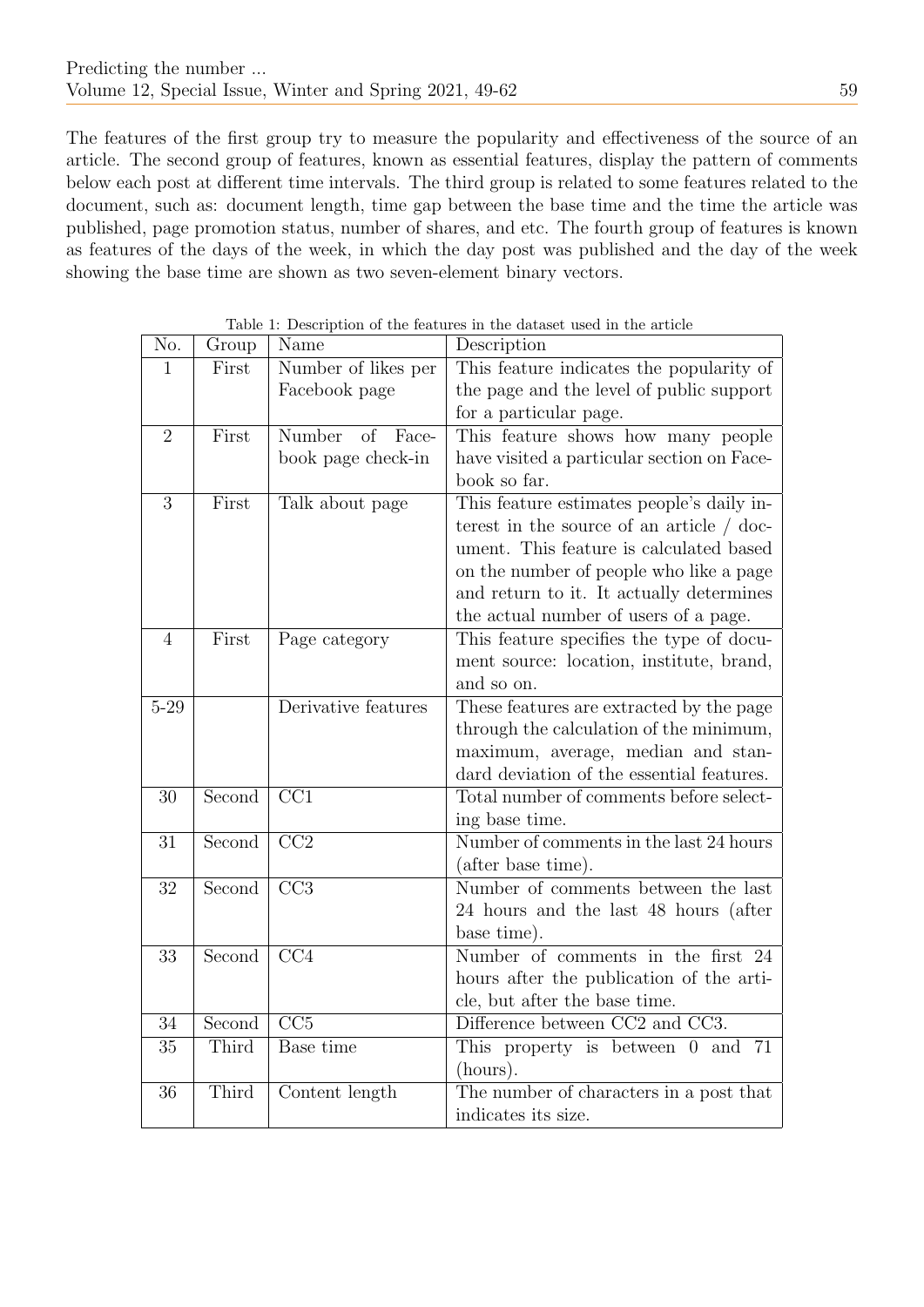| 37        | Third  | Page sharing num-   | This feature shows how many people          |  |  |  |  |
|-----------|--------|---------------------|---------------------------------------------|--|--|--|--|
|           |        | ber                 | have shared the relevant content among      |  |  |  |  |
|           |        |                     | their friends.                              |  |  |  |  |
| 38        | Third  | Page promotion sta- | This feature is a binary feature that indi- |  |  |  |  |
|           |        | tus                 | cates whether the person has advertised     |  |  |  |  |
|           |        |                     | their content or not? Because some peo-     |  |  |  |  |
|           |        |                     | ple on Facebook advertise their content     |  |  |  |  |
|           |        |                     | to get more views and pay for it.           |  |  |  |  |
| 39        | Third  | H-local             | This feature defines the time at which      |  |  |  |  |
|           |        |                     | the target comments are received.           |  |  |  |  |
| $40 - 46$ | Fourth | The day of the week | These features are a seven-element bi-      |  |  |  |  |
|           |        | when the post was   | nary vector that specifies what day of      |  |  |  |  |
|           |        | published           | the week this article was published.        |  |  |  |  |
| 47-53     | Fourth | Basic week day      | This feature shows the day of the week      |  |  |  |  |
|           |        |                     | as the base time. This feature vector       |  |  |  |  |
|           |        |                     | contains seven binary elements.             |  |  |  |  |
| 54        |        | Output              | The number of comments in the H next        |  |  |  |  |
|           |        |                     | hours (H is expressed in feature 39).       |  |  |  |  |

## 4.2. How to measure the efficiency of regression methods

The dataset in the UCI data warehouse divides the prepared samples into 5 training groups and 7 test groups (there are 100 samples in each test set). In this article, we will report the results of the relevant tests on all test sets for training on each of the 5 training sets. Therefore, in the studies performed, 50 tests are performed. In each test, the efficiency of the regression model was mentioned based on conventional criteria, such as correlation coefficient, mean absolute error (MAE), root mean squared error (RMSE), relative absolute error (RAE), and root relative squared error (RRSE). In the following, the formula of the mentioned criteria is presented.

$$
Correlation\ coefficient = \frac{\sum_{i=1}^{n} (a_i - \bar{a})(p_i - \bar{p})}{\sqrt{\sum_{i=1}^{n} (a_i - \bar{a})^2 \cdot \sum_{i=1}^{n} (p_i - \bar{p})^2}} \quad (8)
$$
\n
$$
MAE = \frac{\sum_{i=1}^{n} |p_i - a_i|}{n} \quad (9)
$$
\n
$$
RMSE = \sqrt{\frac{(p_i - a_i)^2}{n}} \quad (10)
$$
\n
$$
RAE = \frac{\sum_{i=1}^{n} |p_i - a_i|}{\sum_{i=1}^{n} |a_i - \bar{a}|} \quad (11)
$$
\n
$$
RRSE = \frac{\sum_{i=1}^{n} (p_i - a_i)^2}{\sum_{i=1}^{n} (a_i - \bar{a})^2} \quad (12)
$$

In the above equations,  $pi$ ,  $ai$ ,  $\bar{a}$  and  $\bar{p}$  show the prediction values for the  $i^{th}$  sample, the actual values for the  $i^{th}$  sample, the mean of the actual values, and the mean of the predicted values, respectively.

#### 4.3. Prediction precision report

In this section, the results obtained from the methods used in this article are reported. It should be noted that the weka software was used to implement the mentioned methods. Normalization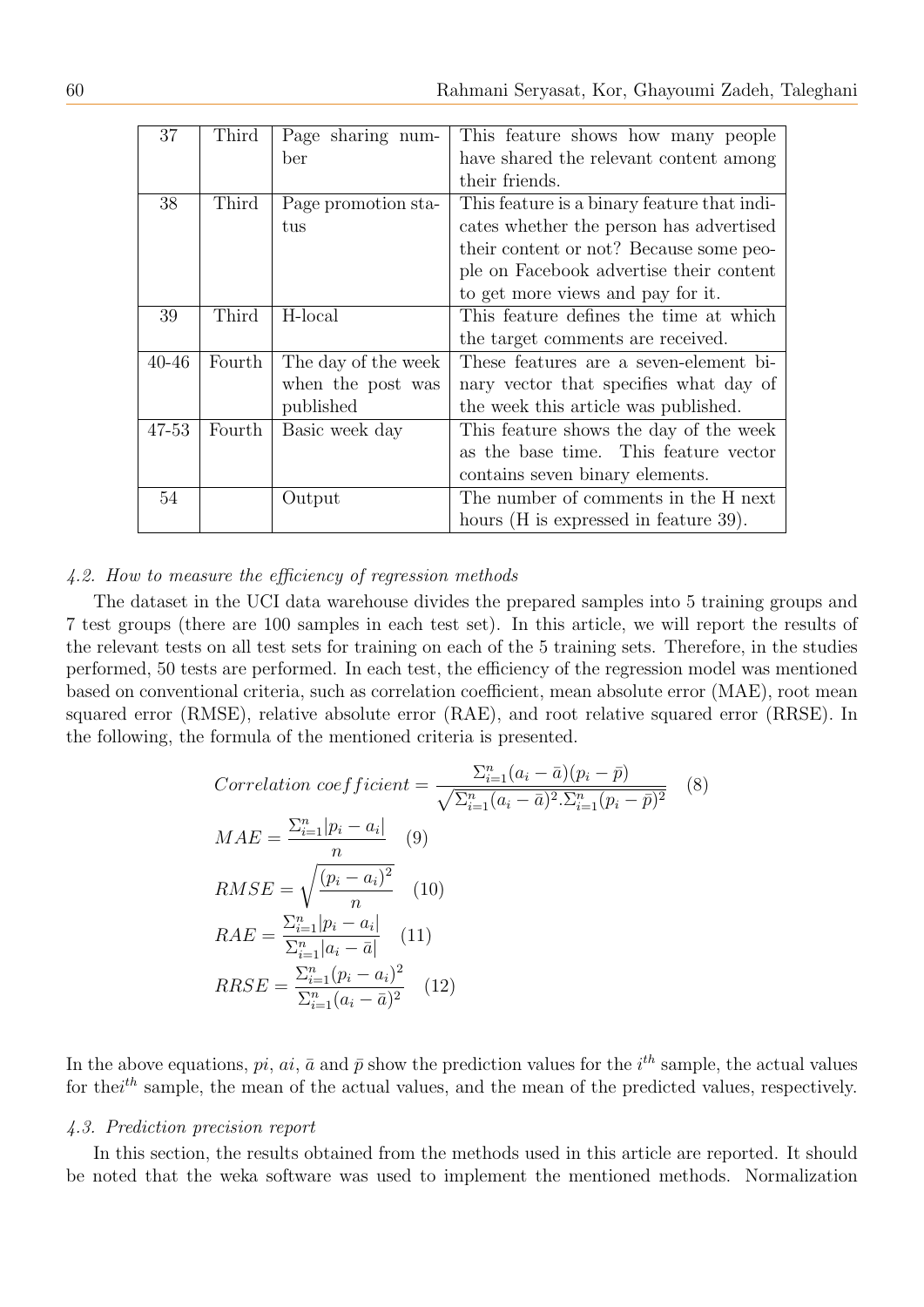of features is essential in most machine learning techniques. In this article, the normalization of features has been done from the pre-processing part related to the software. In this regard, using unsupervised filtering of features, the values of all features are mapped to a value between zero and one. Next, irrelevant and redundant features are removed from the training set samples based on the genetic algorithm-based approach introduced in Chapter Four. In Table (2), the selected features from each training set are specified separately.

Two interesting points are taken from Table 2. The first point is that out of the 52 features extracted, a maximum of 7 features are extracted as useful features from the training sets, and more than 85% of the features are irrelevant or redundant that will cause the predictor performance to decline. The same result can be considered an interesting result. For example, the number of likes on a page is ineffective in predicting the number of comments. While everyone thinks that there is a strong correlation between the number of likes and the number of comments, but after applying the feature selection method, we came to the conclusion that this is not the case. The second point that can be deduced from this table is the common features selected in different training sets. For instance, features 30 (i.e. the total number of comments before selecting the base time), 33 (i.e. the number of comments in the first 24 hours after posting, but before base time), and 36 (i.e. the number of characters in the content indicating the post size) have been selected as effective features in all sets. The total number of different features selected for the 5 different training sets is only 10 features.

| Training set | Number of selected features    |
|--------------|--------------------------------|
| First        | 11, 12, 30, 33, 36, and 49     |
| Second       | 11, 12, 30, 33, 36, and 49     |
| Third        | 16, 17, 26, 30, 33, 36, and 45 |
| Fourth       | 12, 30, 33, 36, and 49         |
| Fifth        | 12, 30, 33, 36, and 49         |

Table 2: Selected features in the various training sets available in the database

After selecting the feature, it is time to predict the number of comments based on the selected features. As stated in Section 3, three basic predictive models called RBF, M5P and Elastic-Net are combined in this paper. The results of each of these models and the result of their combination are reported in Table (3). As can be seen, the proposed ensemble model has performed better than other methods (especially based on an important criterion such as the correlation coefficient).

Table 3: Comparison of the precision of the proposed ensemble method compared to the basic methods used individually

| Precision<br>Model | Correlation coefficient $(\%)$ | <b>MAE</b>     | <b>RMSE</b>                      | RAE              | <b>RRSE</b>     |
|--------------------|--------------------------------|----------------|----------------------------------|------------------|-----------------|
| M5P                | $55.4 \pm 24.6$                | $28.4 \pm 8.8$ | $ 81.3 \pm 53.6 $                | $107.4 \pm 26.7$ | $99.9 \pm 40.6$ |
| <b>RBF</b>         | $56\pm23.3$                    |                | $28.7 \pm 9.3$   $81.7 \pm 53.2$ | $109.6 \pm 29$   | $101.8 \pm 43$  |
| Elastic Net        | $55.5 \pm 25$                  | $27.7 \pm 8.8$ | $181.2 \pm 53.9$                 | $106.8 \pm 26.8$ | $99.8 \pm 41$   |
| Proposed model     | $74.4 \pm 16.4$                | $27.6 \pm 8$   | $78.6 \pm 32.1$                  | $105.5 \pm 36.7$ | $99.5 \pm 44$   |

## 5. Conclusion

An ensemble regression model was used to predict the volume of comments in this paper. To implement the proposed model, the UCI database was used, in which 53 features were extracted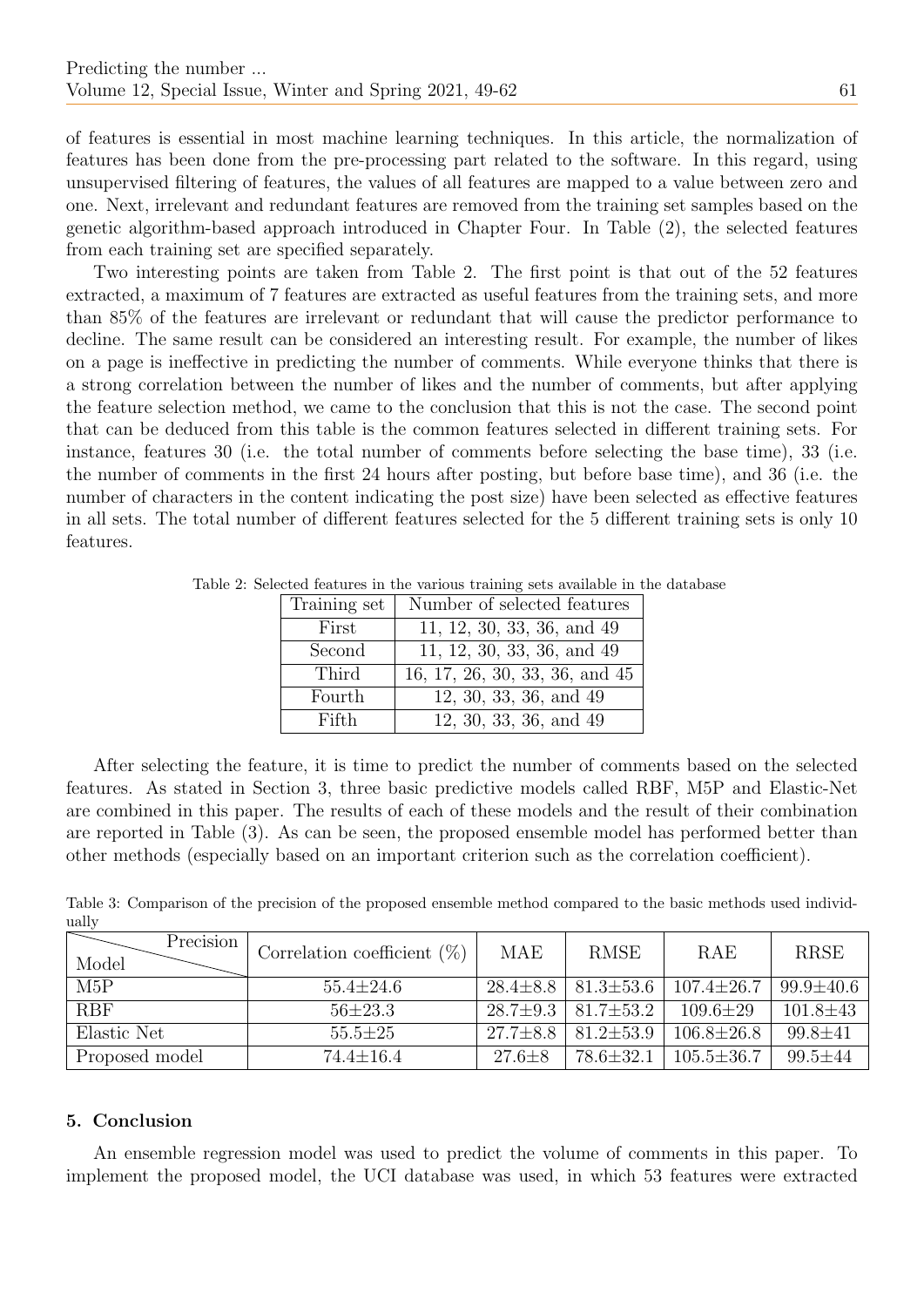for each Facebook post. First, the available features were mapped to a range between zero and one using normalization. Then, a criterion called CFS along with genetic algorithm was used to remove irrelevant and redundant features. After the feature selection stage, it was observed that more than 80% of the features were irrelevant and redundant, the removal of which increases the efficiency of the proposed regression model. After selecting the useful features, an ensemble model, including 3 basic regression models (named elastic model, M5P and RBF), was proposed. In the proposed ensemble model, the output of these base models was provided to another regression model (in this paper a simple linear regression model) as new features. To create a new training set for this linear regression, a strategy called stack generalization was used. After training the proposed ensemble regression, this model was trained and tested on different sets. Based on the results, it is concluded that the combination of basic models using the proposed approach can lead to improved results. It is worth mentioning that the proposed model achieved an average correlation coefficient of 0.74, which is considered as an acceptable and promising result.

#### References

- [1] K. Buza, L. Schmidt-Thieme, & R. Janning (Eds.), Feedback Prediction for Blogs. In M. Spiliopoulou, Data Analysis, Machine Learning and Knowledge Discovery (pp. 145-152). Cham: Springer International Publishing.(2014).
- [2] M. Ghane, AR. Nejad, M. Blanke, Z. Gao, T. Moan, Statistical fault diagnosis of wind turbine drivetrain applied to a 5MW floating wind turbine, Journal of Physics: Conference Series 753 (5), (2017).
- [3] M. Ghane, MJ. Tarokh, Multi-objective design of fuzzy logic controller in supply chain, Journal of Industrial Engineering International 8 (1), 1-8.
- [4] M. Ghane, M. Zarvandi, MR. Yousefi, attenuating bullwhip effect using robust-intelligent controller, 2010 5th IEEE International Conference Intelligent Systems, 309-314.
- [5] H.Ghayoumi Zadeh , A. Montazeri ,I. Abaspur Kazerouni , J. Haddadnia , Clustering and screening for breast cancer on thermal images using a combination of SOM and MLP. Computer Methods in Biomechanics and Biomedical Engineering: Imaging & Visualization. 2017 Jan 2;5(1):68-76.
- [6] S. Jamali, H. Rangwala, Digging Digg: Comment Mining, Popularity Prediction, and Social Network Analysis. Paper presented at the International Conference on Web Information Systems and Mining, (2009).
- [7] E. Koozegar, M. Soryani, and I. Domingues. "A New Local Adaptive Mass Detection Algorithm in Mammograms." BIOSIGNALS. 2013.
- [8] E. Kozegar, "Computer aided detection in automated 3-D breast ultrasound images: a survey." Artificial Intelligence Review (2019): 1-23.
- [9] M. M. Rahman, Intellectual knowledge extraction from online social data. Paper presented at the Informatics, Electronics Vision (ICIEV), (2012).
- [10] O. RahmaniSeryasat, J. Haddadnia. "Evaluation of a new ensemble learning framework for mass classification in mammograms." Clinical breast cancer 18.3 (2018): e407-e420.
- [11] O. RahmaniSeryasat, J. Haddadnia, H. Ghayoumi-Zadeh, A new method to classify breast cancer tumors and their fractionation. Ciência e Natura,  $37(4)$ ,  $(2015)$ ,  $51-57$ .
- [12] O. RahmaniSeryasat, J. Haddadnia, H. Ghayoumi Zadeh, Assessment of a Novel Computer Aided Mass Diagnosis System in Mammograms, Iranian Journal of Breast Disease 9 (3), ( 2016),31-41.
- [13] O. RahmaniSeryasat, J. Haddadnia, "Assessment of a novel computer aided mass diagnosis system in mammograms." Biomedical Research (2017) Volume 28, Issue 7.
- [14] A. Salmasi,A. Shadaram, A.S. Taleghani, Effect of plasma actuator placement on the airfoil efficiency at poststall angles of attack, IEEE Transactions on Plasma Science, 2013, 41(10), pp. 3079–3085, 6601652.
- [15] S.M.Sheikholeslam Noori, M. Taeibi Rahni, S.A. Shams Taleghani, Multiple-relaxation time color-gradient lattice Boltzmann model for simulating contact angle in two-phase flows with high density ratio, European Physical Journal Plus, 2019, 134(8), 399.
- [16] K. Singh, R. Kaur, &D. Kumar, Comment Volume Prediction Using Neural Networks and Decision Trees. Paper presented at the Proceedings of the 2015 17th UKSIM-AMSS International Conference on Modelling and Simulation, (2015).
- [17] S. Negi, & S. Chaudhury, Predicting User-to-content Links in Flickr Groups. Paper presented at the Proceedings of the 2012 International Conference on Advances in Social Networks Analysis and Mining (ASONAM 2012), (2012).